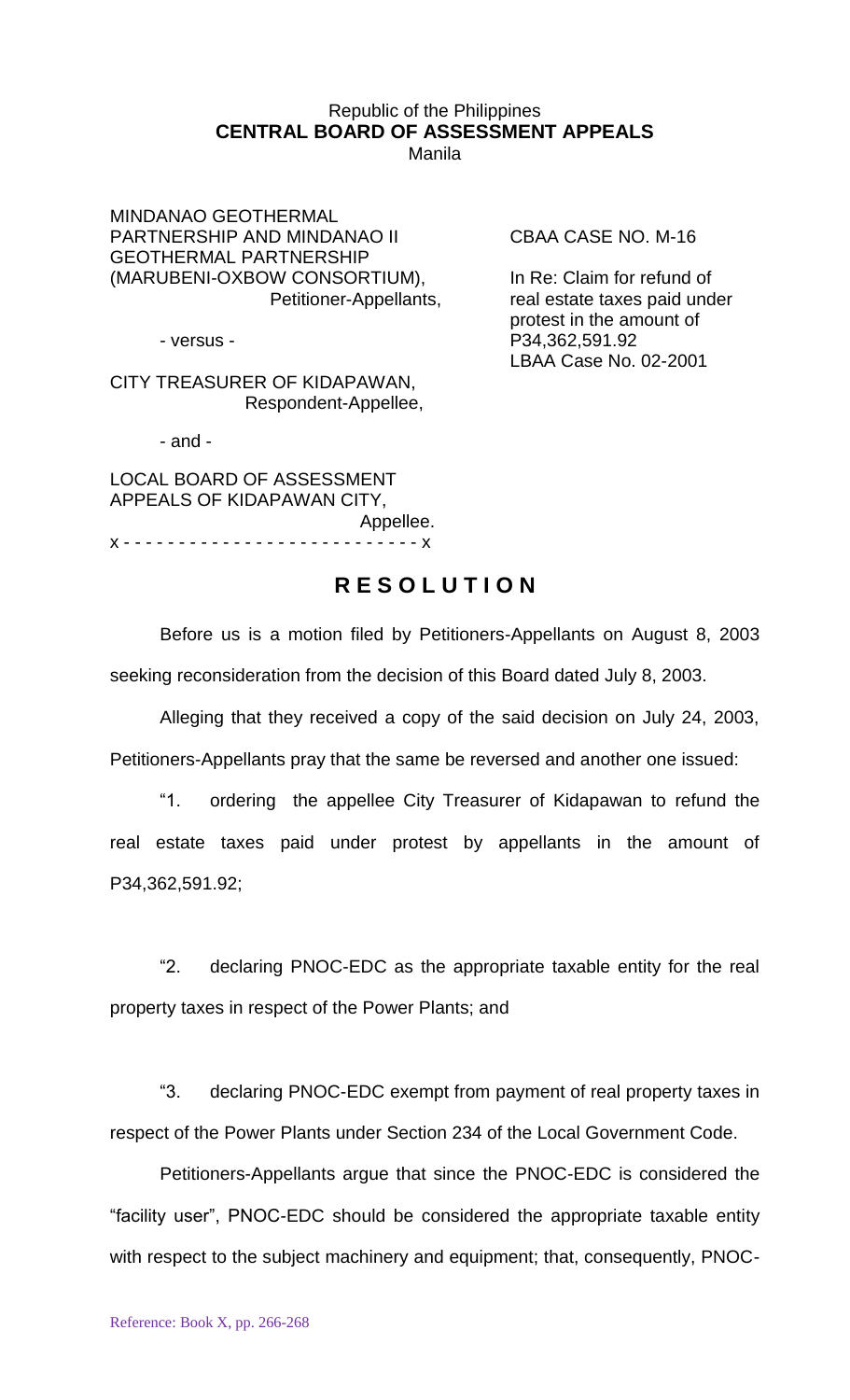EDC, being a government-owned or –controlled corporation engaged in the generation and distribution of electric power, should be exempt from the payment of the real property tax as provided under Section 234 (c) of the Local Government Code of 1991; and that the machinery and equipment are actually used to generate electricity upon and subject to the instructions of PNOC-EDC, exclusively for delivery to NPC, on behalf of PNOC-EDC.

We agree with Petitioners-Appellants that PNOC-EDC is the "facility user" and that the subject machinery and equipment are used to generate electricity upon and subject to the instructions of PNOC-EDC, exclusively for delivery to NPC, on behalf of PNOC-EDC. The fact remains, however, that under Article 2.3 of the Build-Operate-Transfer (BOT) Arrangement dated December 14, 1994 between PNOC-ENERGY DEVELOPMENT CORPORATION, referred to as PNOC-EDC, and the MARUBENI-OXBOW CONSORTIUM (Petitioners-Appellants herein), referred to as the Operator, Petitioners-Appellants own the subject machinery and equipment, thus:

## "2.3 Ownership

(a) From the Effectivity Date until the Termination Date, the Buyout Date or the Transfer Date whichever comes earlier, the Operator shall **own** the Power Plant and all the fixtures, fittings, machinery and equipment on the Site and used in connection with the Power Plant which have been supplied by it or at its cost (but excluding the Site), and the Operator shall operate and maintain the Power Plant of PNOC-EDC delivered in accordance with this Agreement into electric capacity and energy.

(b) On the Buyout Date, the Transfer Date or the Termination Date, whichever comes earlier, ownership, management and operation of the Power Plant shall be transferred by the Operator to PNOC-EDC in accordance with Article 9, 13 or 15, applicable. (Emphasis supplied.)

In their attempt to shift the liability of the subject real property taxes to PNOC-EDC, Petitioners-Appellants contends that the filing of the claim for refund of real property taxes were made with the concurrence of PNOC-EDC pursuant to Section 8.6(c) of the Agreement for Finance, Engineering, Supply, Installation, Construction, Testing, Commissioning, Operation and Maintenance of the 47- MW Mindanao I Geothermal Power Plant under the BOT Arrangement, which provides that the "Operator shall apply for and shall use good faith efforts to obtain all exemptions from any such taxes available to the Operator."